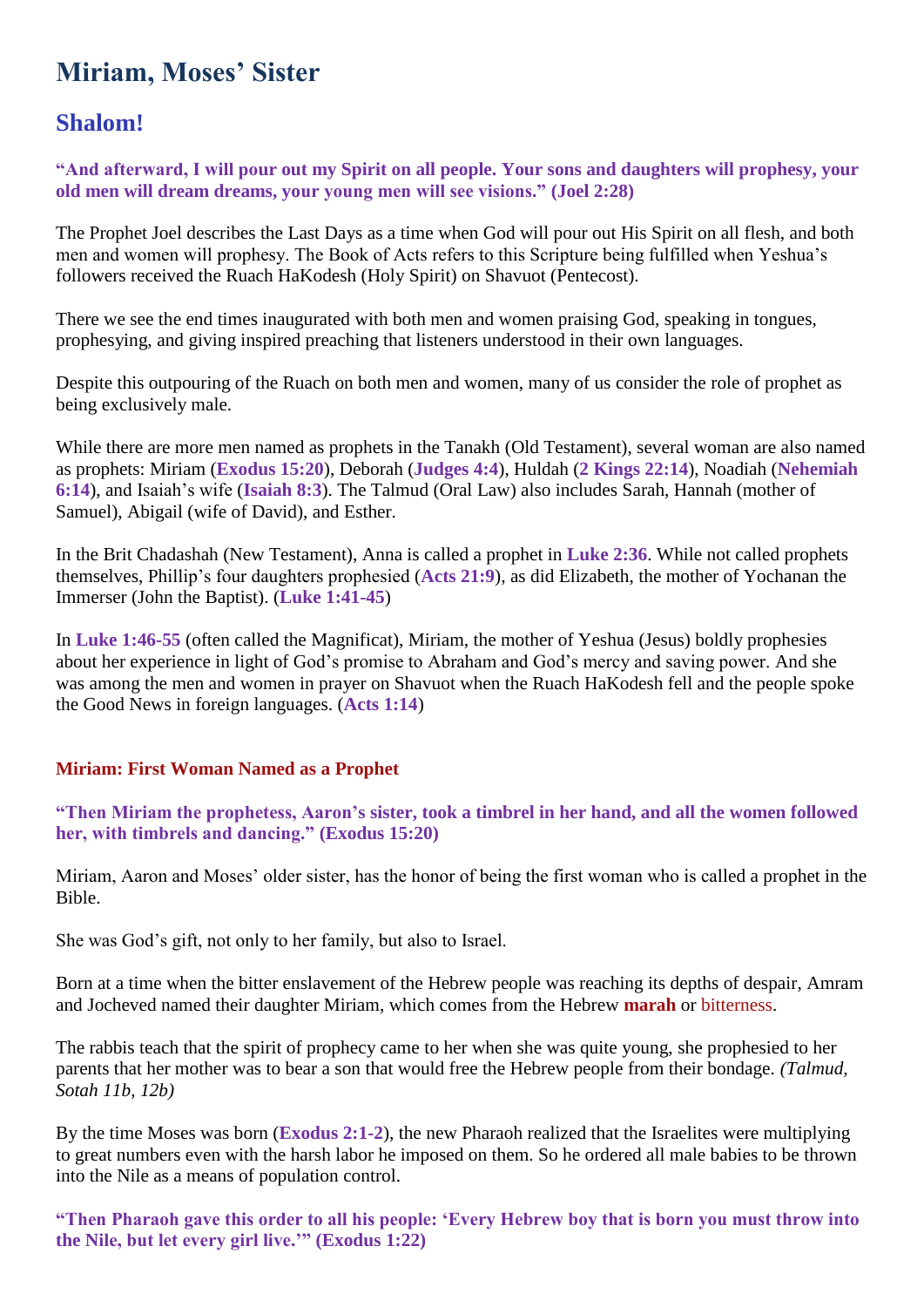For three months after the birth of Moses, the house was filled with happiness, then the Egyptian investigators came searching for him. When the family was forced to place him in the basket to try to save his life, it looked as if Miriam's prophecy had been wrong.

Her father said, "Well, my daughter, where is your prophecy?"

And when Moses was put into the basket, her mother also said, "My daughter, where is that prophecy?" *(Midrash – Shmot Rabba 1:22; Talmud – Sotah 13a)*

Although she was only seven, she responded with inner strength, courage and conviction.

Instead of doubting her prophecy, she watched over the basket from a distance and saw Pharaoh's daughter bathing in the river.



**The Finding of Moses**

With faithful expectation, Miriam watched the princess find the basket among some reeds. Being that the baby was Hebrew and not Egyptian, Miriam approached her and offered to find a Hebrew woman who would nurse the baby.

**"Go ahead,"** she replied. So Miriam arranged for Moses' own mother to nurse him until He could be weaned. The rabbis teach that when Pharaoh's daughter (who they say is Bithiah from **1 Chronicles 4:18**) touched the basket containing Moses, she was cured of her skin disease, a miracle.

Moreover, she recognized the child as being one of the Hebrew children sentenced to die. Without regard for her father's order, she decided to save the baby and adopt him as her own, another miracle. Miriam lived to see her prophecy fulfilled. With her two brothers, she helped to lead her people through 40 years in the desert on their way to the Promised Land.

### **Miriam Leads Her People**

### **"I brought you up out of Egypt and redeemed you from the land of slavery. I sent Moses to lead you, also Aaron and Miriam." (Micah 6:4)**

On their way to the Holy Land, Miriam once again played a prominent role in an event that involved water, the parting of the Red Sea.

When the Hebrew children crossed over on dry ground and Pharaoh's army drowned, both Moses and the Israelites sang a victory song to the Lord, with Miriam leading the women of Israel, perhaps the men as well, in praise to God. (**Exodus 15:1-21**)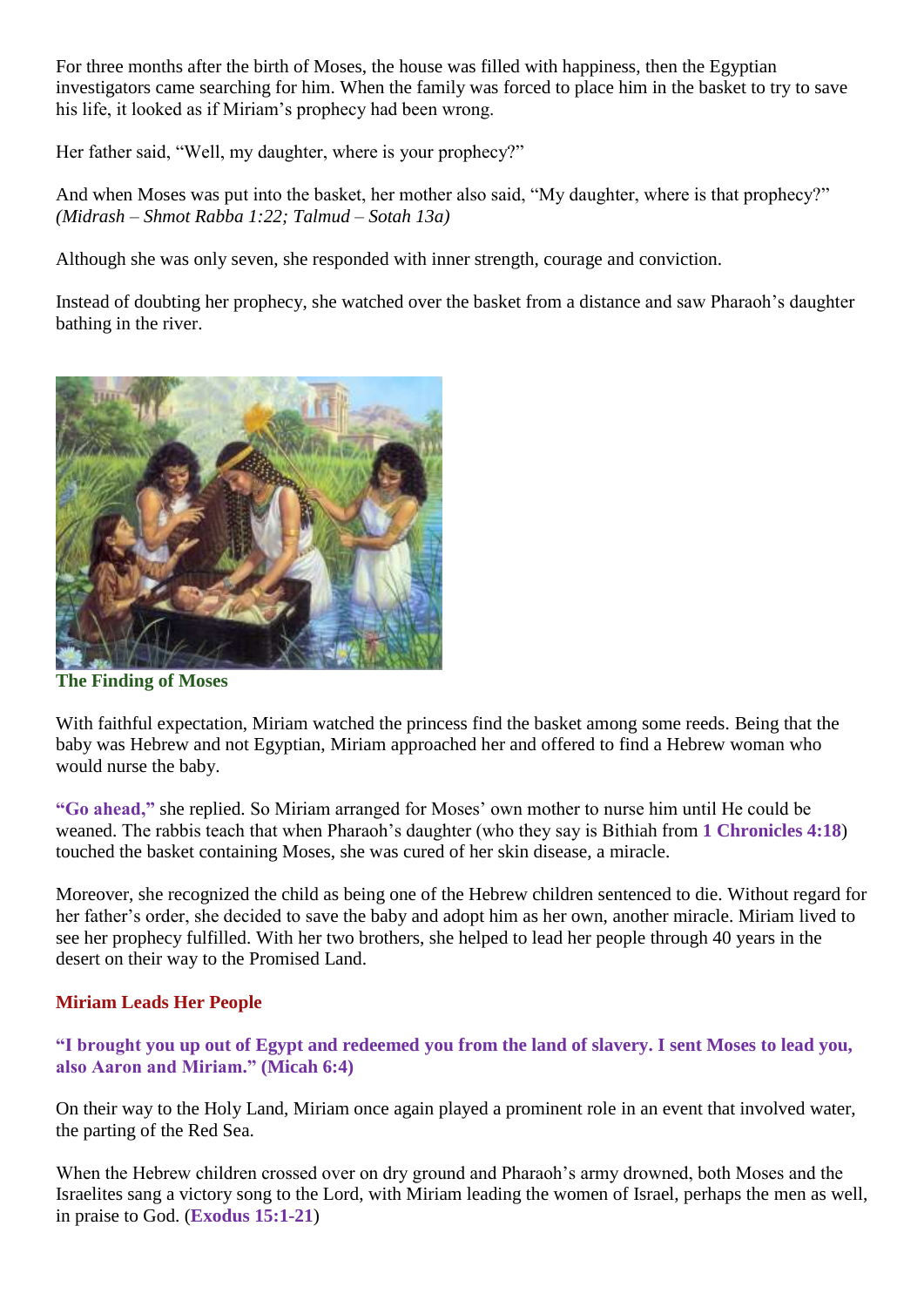### **"Then Miriam the prophetess, Aaron's sister, took a timbrel in her hand, and all the women followed her, with timbrels and dancing. Miriam sang to them: 'Sing to the Lord, for He is highly exalted. Both horse and driver He has hurled into the sea.'" (Exodus 15:20-21)**

Some see this as the very first liturgical celebration of God's deliverance of the Israelites from the Egyptians, and this tradition was started by Miriam.



**Miriam's Song**

### **Miriam Rebels**

In a not so admirable episode during the wilderness wanderings, Miriam, while maintaining the favor of the people, fell out of favor with God.

Both Miriam and Aaron complained about Moses' Cushite (Ethiopian) wife. In addition, Miriam, who understood her own call as a leader and a prophet (along with Aaron), questioned the authority of their "little brother" Moses. (**Numbers 12**)

### **"Has the LORD spoken only through Moses?" they asked. "Hasn't He also spoken through us?" (Numbers 12:2)**

Perhaps they thought that each of them should have equal authority. We don't know exactly what they wanted, but God confronts the three of them to confirm His clear choice for lead prophet.

God points out that in the case of most prophets, He speaks through dreams or visions; in the case of Moses, however, He speaks face to face. In other words, as a prophet, Moses was unique.

### **Miriam was punished with leprosy for complaining against God's prophet.**

Moses pleaded with God to heal her, but God told Moses she must first stay outside of the camp for seven days of purification. For those seven days she lived alone. The entire nation waited for her, and only when she returned to them did they move on.

Miriam's ordeal was not pleasant; but we can draw hope from it, as it is evidence of God's grace and forgiveness.

While Miriam's sin perhaps reflects the constant rebellion and complaining of the people, God's forgiveness of her reflects His forgiveness of all who sincerely repent.

God also honored the intercession of Moses by healing her and allowing Miriam to continue to lead the Israelites toward the Promised Land with Aaron and Moses.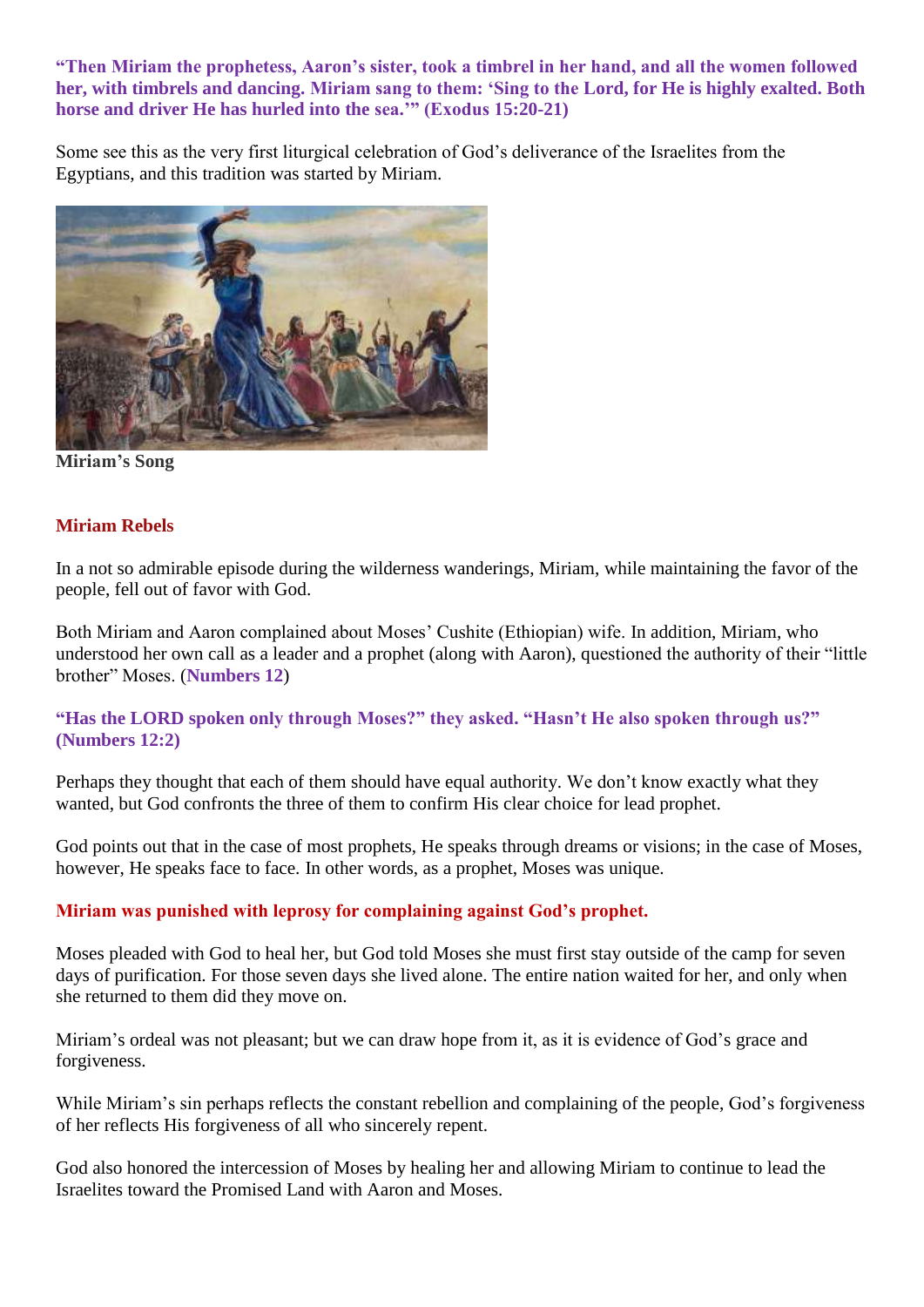Whether we are male or female, we can learn from her mistake and become wiser in the way we exercise influence and leadership. God places each of us in some role of leadership. We must recognize the framework of leadership that God has put in place over us and not overstep the bounds of our authority by making a power play.

### **God establishes authority.**

### **Miriam's Influence**

In Jewish tradition, Miriam had an anointing of speaking truth that strongly influenced her father.

Miriam's father, Amram, was a descendant of Levi who was a son of the patriarch Jacob. The rabbis teach that he was the leader of the Hebrew people.

The rabbis also teach that following Pharaoh's decree regarding the death of sons, Amram decided that he and Jocheved should separate since they already had a son and daughter. Since Amram was the leader of the Hebrew tribes, this set a precedent for the other husbands who began divorcing their wives.

This led the six-year-old Miriam to tell her father, "Your decree is worse than Pharaoh's, for Pharaoh aimed at boys only, while you would prevent both boys and girls from being born." Amram consequently remarried his wife Jocheved. The following year Moses was born. *(Chabad)*

Some rabbinic sources state that Caleb, one of the two spies who came back with a good report about being able to take the Promised Land, was Miriam's husband. The historian Josephus states, however, that Hur was Miriam's husband.

According to another tradition, Hur was Miriam's son. Together with Aaron, he had been appointed to lead the people while Moses went up on Mount Sinai.

He was reportedly murdered by the people when he tried to oppose their worship of the Golden Calf. Hur was also the grandfather of Betzalel who was the chief architect of the desert Tabernacle.

## **The People Mourn Miriam and Their Water**

In Jewish tradition, three things sustained the people in the desert: the manna, the pillar of fire and smoke, and the water well.

Each is linked to the merit of one of the three prophets: the manna to Moses, the pillar of fire to Aaron, and the water well to Miriam.

The rolling rock that accompanied the Hebrew children on their wanderings is called "Miriam's Well." According to Jewish tradition, the people and the livestock drew water from this rock or "well." It is said that water from it also made the desert bloom with lovely scented flowers. It is no wonder that the people were drawn to this God-fearing prophetess.

However, in the final episode of her life at age 126, Miriam died in the wilderness at Kadesh, a waterless place. At the same time, the rock called Miriam's Well suddenly dried up.

In response to the people's groaning and thirst, God told Moses, **"Speak to that rock before their eyes and it will pour out its water." (Numbers 20:7-8)**

But Moses in his anger over the rebelliousness of the people, hit the rock twice with his staff; despite his disobedience, water gushed forth.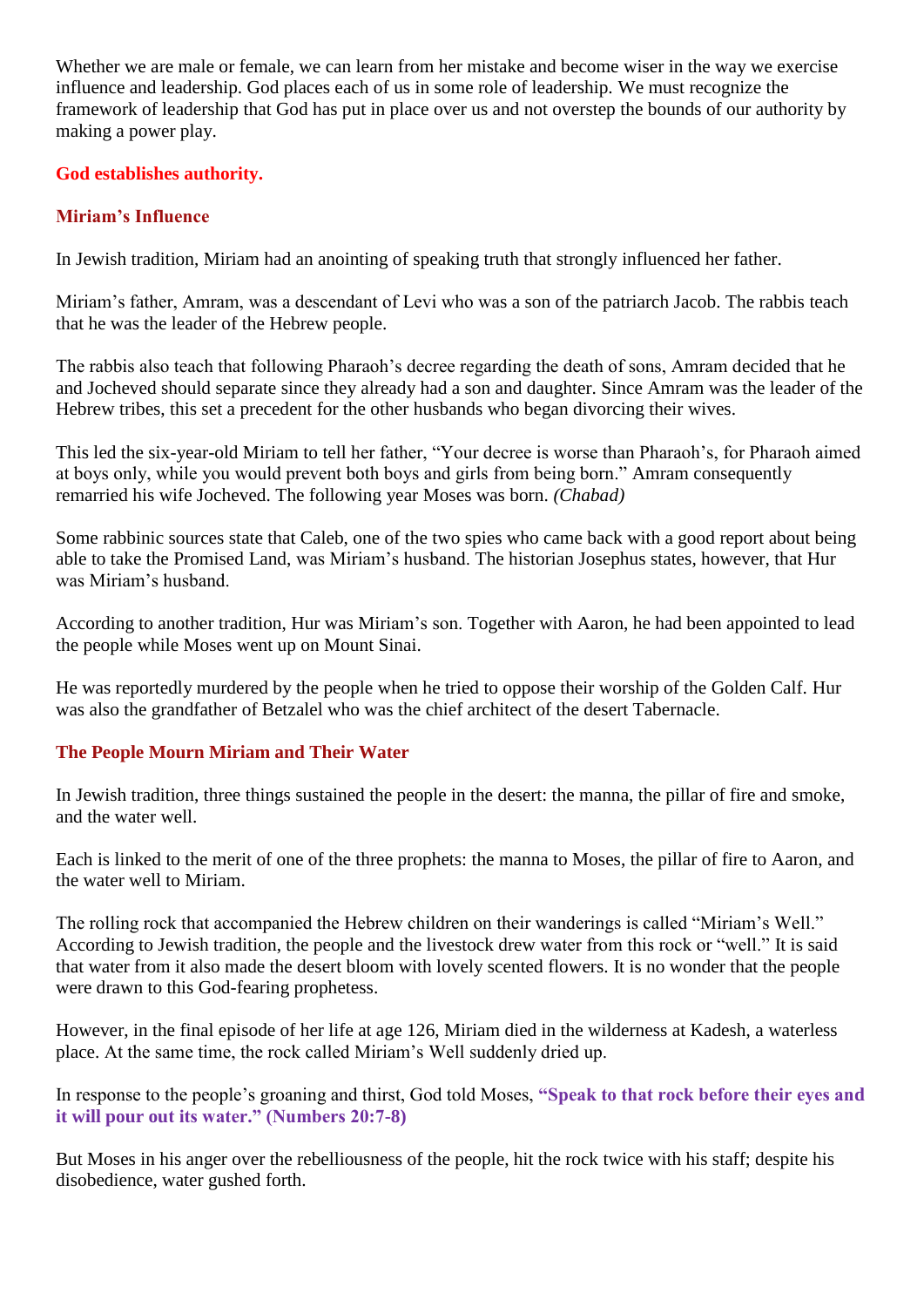Because Moses hit the rock rather than speak to it as God commanded, he missed an opportunity to sanctify God's holiness among the people. For this reason, God told both Aaron and Moses, **"Because you have not believed Me, to treat Me as holy in the sight of the sons of Israel, therefore you shall not bring this assembly into the land which I have given them." (Numbers 20:12)**

Miriam, Aaron, and Moses all died within 12 months of one another.

Miriam died exactly one year before the Hebrew people crossed into the Promised Land, on the 10th of Nissan in the Jewish year 2487. Almost five months later, Aaron died on Rosh Chodesh Av, and Moses died on the 7th of Adar in 2488.

### **Miriam's Legacy Lives On**

The verses about Miriam in the Bible (as well as perhaps traditional stories about her) remind each of us that we can trust God with our future.

Even when things look their bleakest, we can bring a message of hope to our generation, courageously believing in redemption, and putting faith into action. Those who dismiss Jewish tradition about her can still find in the Prophet Miriam a strong example of steadfast faith and determination.

As a child, she protected her younger siblings, bravely standing by, watching over her brother Moses as he lay in a basket on the bank of the Nile. Despite appearances, she knew that God would move and do something amazing.

She showed even more courage when she spoke to Pharaoh's daughter. How clever and capable and enterprising!

Unselfishly she helped make a way for her brother to live in luxury, free from the oppression experienced by his people. Eighty years later, Moses would be a gift to the Israelites during their time of bondage and deliverance, with his big sister helping him.

Yet, long before Moses could help himself, Miriam was there helping him and became a gift to the people, too.

May each of us exercise our gifts with such forethought, faith, and patience so that our actions are still bringing forth life for our family and the nation well into future.

**"And now these three remain: faith, hope and love." (I Corinthians 13:13)**

# **Miriam, Sorella di Mosè**

# **Shalom!**

**"Dopo questo avverrà che io spanderò il mio Spirito sopra ogni carne, i vostri figli e le vostre figlie profetizzeranno, i vostri vecchi faranno sogni, i vostri giovani avranno visioni." (Gioele 2:28)**

Il profeta Gioele descrive gli ultimi giorni come un tempo in cui Hashem (Dio) riverserà il Suo spirito su tutta la carne, e sia uomini che donne profetizzeranno. Il Libro degli Atti si riferisce al fatto che questa Scrittura si adempì quando i seguaci di Yeshua ricevettero il Ruach HaKodesh (Spirito Santo) su Shavuot (Pentecoste).

Vediamo i tempi finali inaugurati con uomini e donne che lodano Hashem (Dio), parlano in altre lingue, profetizzano e danno predicazioni ispirate che gli ascoltatori hanno capito nelle loro lingue. Nonostante questo sfogo del Ruach su uomini e donne, molti di noi considerano il ruolo del profeta esclusivamente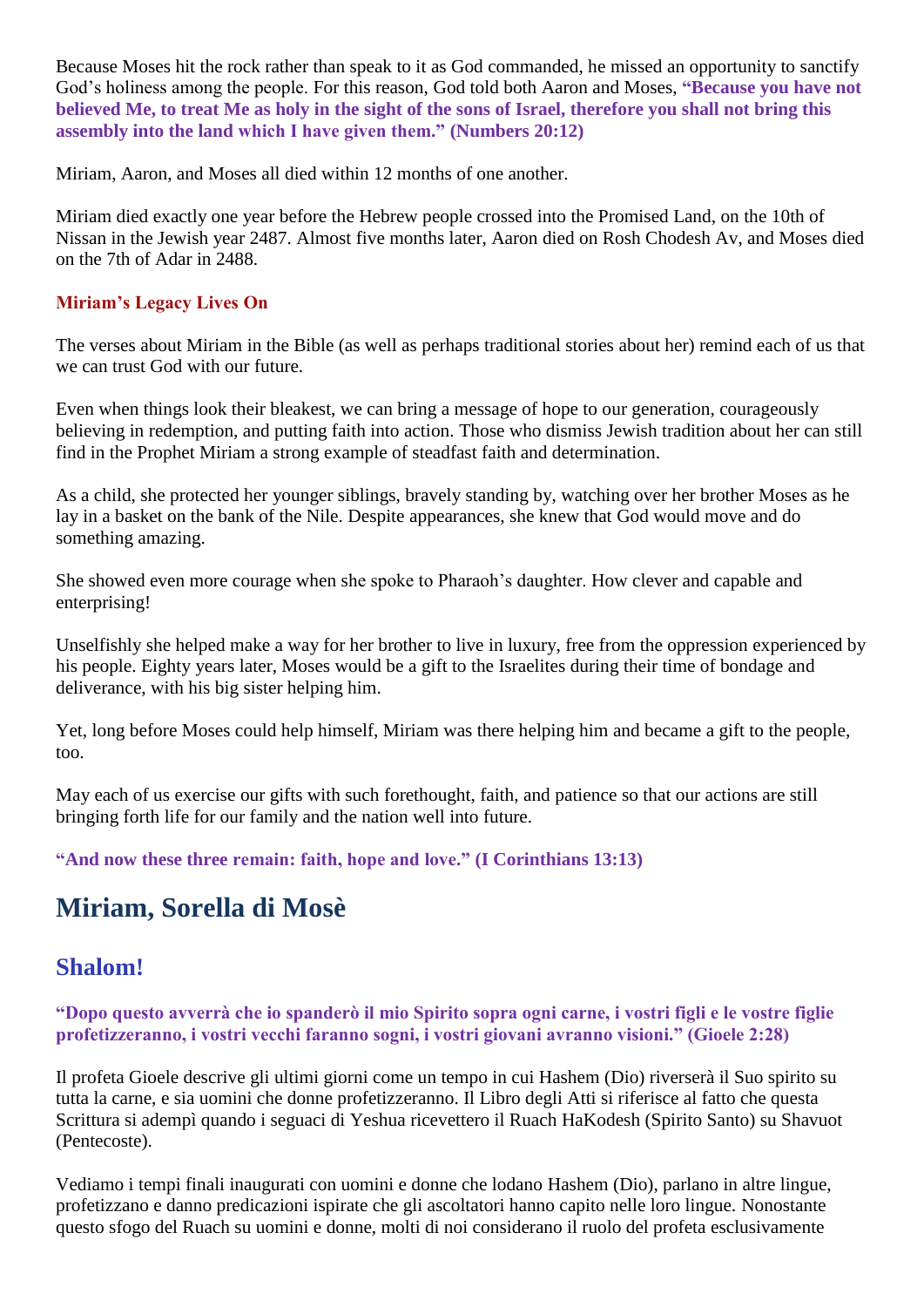maschile. Mentre ci sono più uomini nominati come profeti nel Tanakh (Antico Patto/Testamento), diverse donne sono anche nominate come profeti: Miriam (**Esodo 15:20**), Deborah (**Giudici 4:4**), Huldah (**2 Re 22:14**), Noadiah (**Neemia 6:14**) e la moglie di Isaia (**Isaia 8:3**). Il Talmud (Legge orale) comprende anche Sarah, Hannah (madre di Samuel), Abigail (moglie di David) ed Esther.

Nel Brit Chadashah (Nuovo Patto/Testamento), Anna è chiamata profetessa in **Luca 2:36**. Pur non essendo chiamati profeti stessi, le quattro figlie di Filippo profetizzarono (**Atti 21:9**), così come Elisabetta, madre di Yochanan l'Immersore (Giovanni Battista). (**Luca 1:41-45**)

In **Luca 1:46-55** (spesso chiamato Magnificat), Miriam, la madre di Yeshua (Gesù) profetizza coraggiosamente la sua esperienza alla luce della promessa di Hashem (Dio) ad Abramo e alla misericordia e alla potenza salvifica di Hashem (Dio). Ed Yeshua (Gesù il Messia) era tra gli uomini e le donne in preghiera su Shavuot quando le fiamme del Ruach HaKodesh si mostrarono sul capo di tutti loro e parlarono la Buona Novella in altre lingue. (**Atti 1:14**)

### **Miriam: Prima Donna Nominata come Profeta**

### **"Allora Miriam, la profetessa, sorella di Aaronne, prese in mano il tamburello, e tutte le donne uscirono dietro a lei coi tamburelli e con danze." (Esodo 15:20)**

Miriam, la sorella maggiore di Aaronne e Mosè, ha l'onore di essere la prima donna a essere chiamata profeta nella Bibbia. Era un dono di Dio, non solo per la sua famiglia, ma anche per Israele. Nata in un momento in cui l'amara schiavitù del popolo Ebraico stava raggiungendo profonda disperazione, Amram e Jocheved chiamarono la loro figlia Miriam, che proviene dall'Ebraico marah o amarezza.

I rabbini insegnano che lo spirito di profezia venne da lei quando era piuttosto giovane, profetizzava ai suoi genitori che sua madre avrebbe avuto un figlio che avrebbe liberato il popolo Ebraico dalla loro schiavitù. (Talmud, Sotah 11b, 12b)

Quando nacque Mosè (**Esodo 2:1-2**), il nuovo Faraone si rese conto che gli Israeliti si stavano moltiplicando in gran numero nonostante il duro lavoro che imponeva loro. Quindi ordinò a tutti i bambini maschi di essere gettati nel Nilo come mezzo di controllo della popolazione.

### **"Allora il Faraone diede quest'ordine a tutto il suo popolo dicendo: "Ogni maschio che nasce, gettatelo nel fiume; ma lasciate in vita tutte le femmine." (Esodo 1:22)**

Per tre mesi dopo la nascita di Mosè, la casa fu piena di felicità, quindi gli investigatori Egiziani vennero a cercarlo. Quando la famiglia fu costretta a metterlo nel cestino per cercare di salvargli la vita, sembrò che la profezia di Miriam fosse sbagliata. Suo padre disse: "Bene, figlia mia, dov'è la tua profezia?"

E quando Mosè fu messo nel cestino, sua madre disse anche: "Figlia mia, dov'è quella profezia?" (Midrash - Shemot Rabba 1:22; Talmud - Sotah 13a) Sebbene avesse solo sette anni, ella ha risposto con forza interiore, coraggio e convinzione. Invece di dubitare della sua profezia, ella osservò da lontano il cestino e vide la figlia del Faraone fare il bagno nel fiume. Con fedele attesa, Miriam guardò la principessa trovare il cestino tra alcune canne. Siccome il bambino era Ebreo e non egiziano, Miriam le si avvicinò e si offrì di trovare una donna Ebrea che avrebbe allattato il bambino.

"Fai pure", rispose. Così Miriam fece in modo che la madre di Mosè lo allattasse fino a quando non potesse essere svezzato. I rabbini insegnano che quando la figlia del Faraone (che si dice sia Bithiah (**1 Cronache 4:18**) toccò il cestino contenente Mosè, fu guarita dalla sua malattia della pelle, un miracolo.

Inoltre, ella riconobbe il bambino come uno dei bambini Ebrei condannati a morire. Indipendentemente dall'ordine di suo padre, decise di salvare il bambino e di adottarlo come suo, un altro miracolo. Miriam visse per vedere adempiuta la sua profezia. Con i suoi due fratelli, ella ha aiutato a guidare la sua gente attraverso 40 anni nel deserto sulla strada per la Terra Promessa.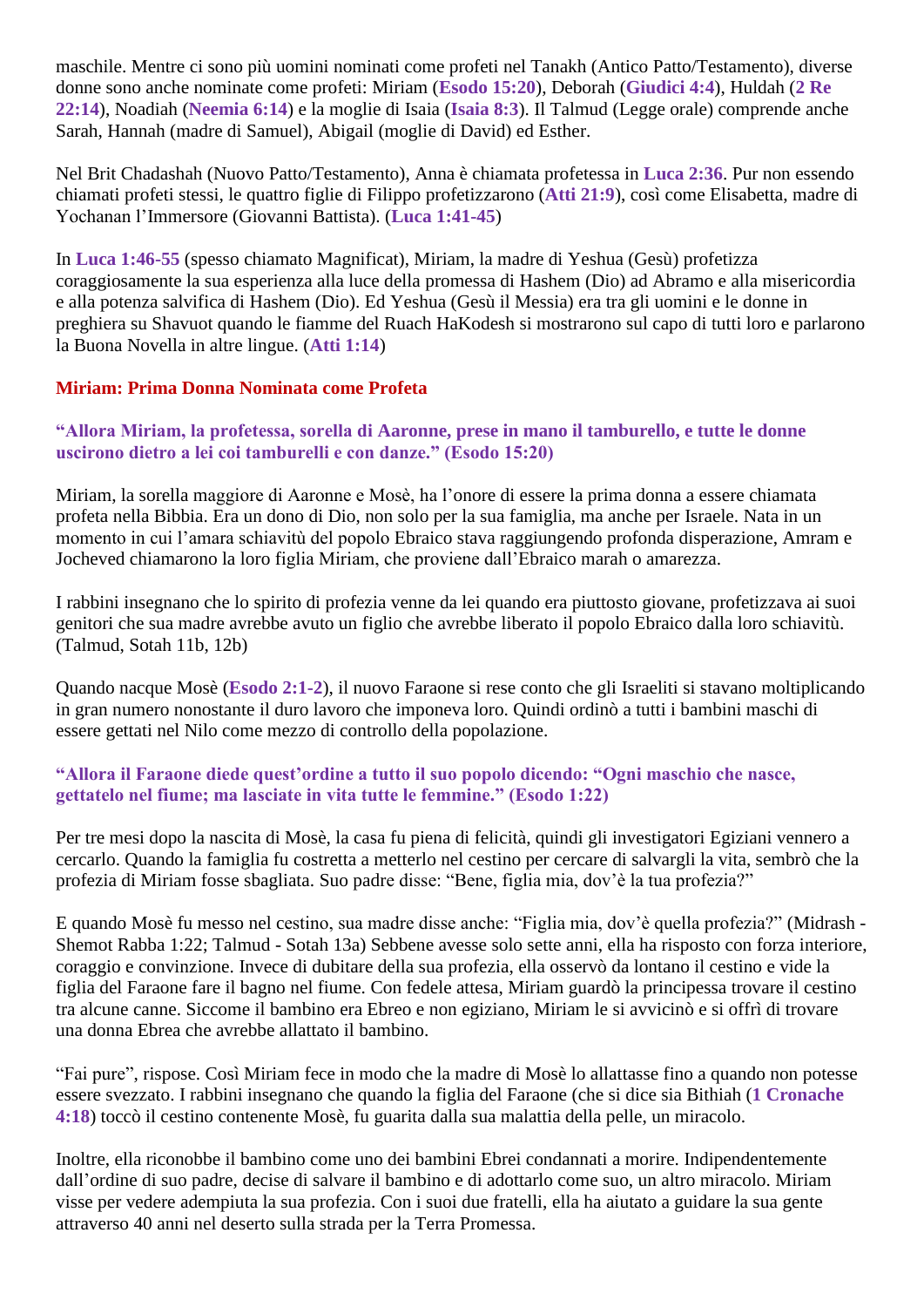### **Miriam Guida la Sua Gente**

### **"Poiché io ti ho fatto uscire dal paese d'Egitto, ti ho redento dalla casa di schiavitù e ho mandato davanti a te Mosè, Aaronne e Miriam." (Michea 6:4)**

Sulla strada per la Terra Santa, Miriam ha ancora una volta avuto un ruolo di primo piano in un evento che ha coinvolto l'acqua, la separazione del Mar Rosso. Quando i bambini Ebrei attraversarono su terra asciutta e l'esercito del Faraone annegò, sia Mosè che gli Israeliti cantarono una canzone di vittoria al Signore, con Miriam che guidava le donne di Israele, forse anche gli uomini, nella lode ad Hashem (Dio). (**Esodo 15:1- 21**)

**"Allora Miriam, la profetessa, sorella di Aaronne, prese in mano il tamburello, e tutte le donne uscirono dietro a lei coi tamburelli e con danze. E Miriam cantava loro: 'Cantate all'Eterno perché si è grandemente esaltato; ha precipitato in mare cavallo e cavaliere.'" (Esodo 15:20-21)**

Alcuni vedono questa come la prima celebrazione liturgica della liberazione di Hashem (Dio) degli Israeliti dagli Egiziani, e questa tradizione è stata iniziata da Miriam.

### **Miriam si Ribella**

In un episodio non così ammirevole durante i vagabondaggi nella natura selvaggia, Miriam, pur mantenendo il favore del popolo, ha perso il favore di Hashem (Dio). Sia Miriam che Aaron si lamentarono della moglie Cushita (Etiope) di Mosè. Inoltre, Miriam, che aveva capito la sua chiamata come capo e profeta (insieme ad Aaronne), ha messo in dubbio l'autorità del loro "fratellino" Mosè. (**Numeri 12**)

### **"E dissero: 'L'Eterno ha forse parlato solo per mezzo di Mosè? Non ha egli parlato anche per mezzo nostro?'E l'Eterno sentì." (Numeri 12:2)**

Forse essi hanno pensato che ognuno di loro avrebbe dovuto avere uguale autorità. Non sappiamo esattamente cosa volessero, ma Hashem (Dio) si confrontò con tutti e tre per confermare la Sua chiara scelta di Mosè come profeta principale. Hashem (Dio) sottolineò che nel caso della maggior parte dei profeti, Egli parla attraverso sogni o visioni; nel caso di Mosè, tuttavia, Egli parlava faccia a faccia. In altre parole, come profeta, Mosè era unico.

#### **Miriam è stata punita con la lebbra per essersi lamentato del profeta di Dio.**

Mosè supplicò Hashem (Dio) di guarirla, ma Hashem (Dio) disse a Mosè che prima doveva rimanere fuori dal campo per sette giorni di purificazione. Per quei sette giorni Ella visse da sola. L'intera nazione di Israele l'aspettava, e solo quando lei tornò da loro essi andarono avanti. Il calvario di Miriam non fu piacevole; ma possiamo trarne speranza, poiché è la prova della grazia e del perdono di Hashem (Dio).

Mentre il peccato di Miriam forse riflette la costante ribellione e il lamento del popolo, il perdono di Hashem (Dio) nei suoi confronti riflette il Suo perdono di tutti coloro che si pentono sinceramente. Hashem (Dio) onorò anche l'intercessione di Mosè guarendola e permettendo a Miriam di continuare a guidare gli Israeliti verso la Terra Promessa con Aaronne e Mosè.

Che siamo maschi o femmine, possiamo imparare dal suo errore e diventare più saggi nel modo in cui esercitiamo influenza e leadership. Hashem (Dio) pone ognuno di noi in un ruolo di guida spirituale. Dobbiamo riconoscere il quadro di guida spirituale che Hashem (Dio) ha posto in essere su di noi e non oltrepassare i limiti della nostra autorità facendo un gioco di potere.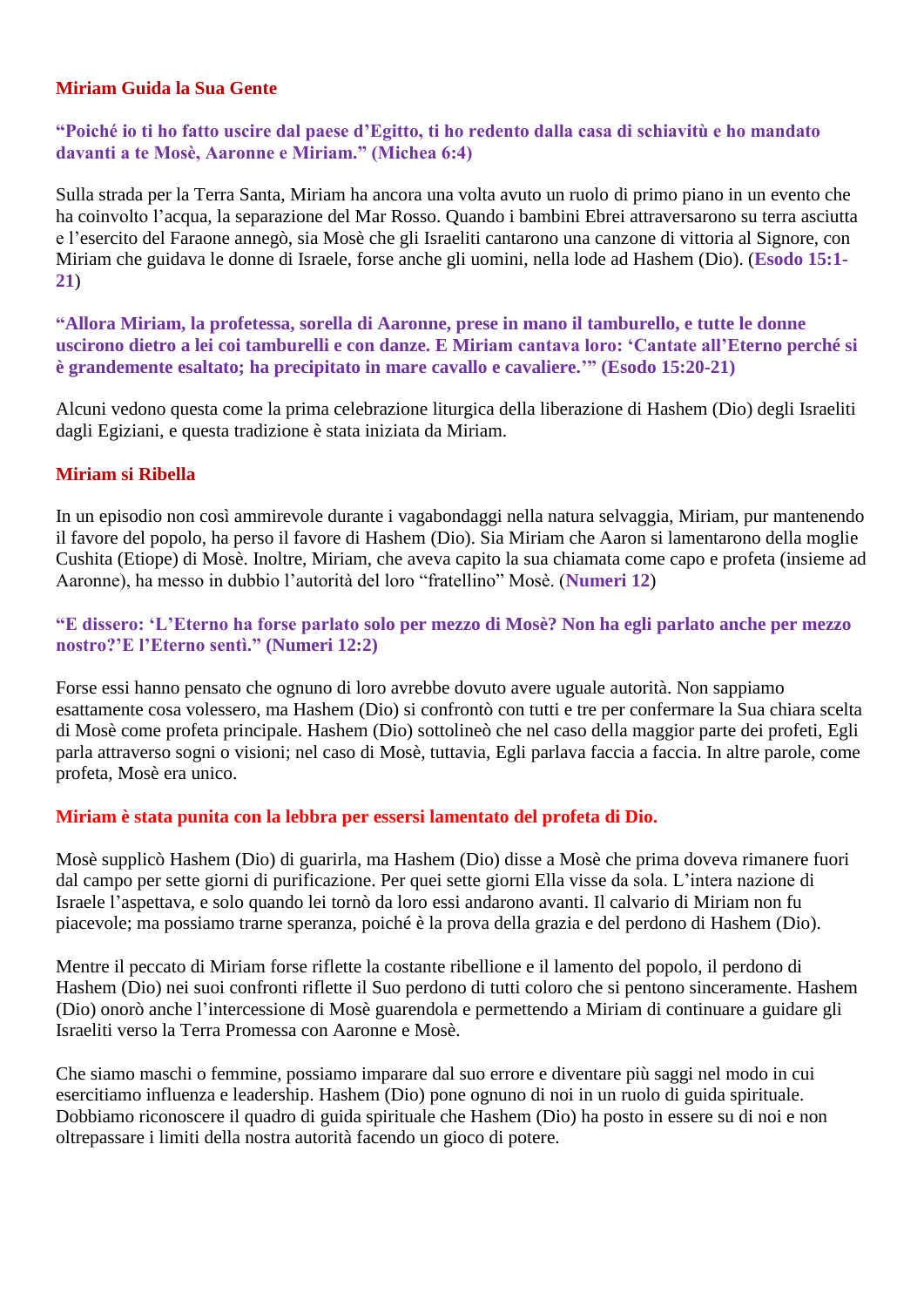### **Hashem (Dio) stabilisce l'autorità.**

### **L'influenza di Miriam**

Nella tradizione Ebraica, Miriam aveva un'unzione nel dire la verità che influenzò fortemente suo padre. Il padre di Miriam, Amram, era un discendente di Levi che era un figlio del patriarca Giacobbe. I rabbini insegnano che era il capo del popolo Ebraico.

I rabbini insegnano anche che, in seguito al decreto del Faraone sulla morte dei figli, Amram decise che lui e Jocheved si sarebbero separati poiché avevano già un figlio e una figlia. Dato che Amram era il capo delle tribù Ebraiche, ciò costituì un precedente per gli altri mariti che iniziarono a divorziare dalle loro mogli.

Ciò ha portato Miriam, una bambina di sei anni, a dire a suo padre: "Il tuo decreto è peggiore di quello del faraone, poiché il faraone si rivolge solo ai ragazzi, mentre tu impediresti la nascita di ragazzi e ragazze." Amram di conseguenza si risposò con sua moglie Jocheved. L'anno seguente nacque Mosè. (Chabad)

Alcune fonti rabbiniche affermano che Caleb, una delle due spie che tornarono con un buon rapporto sulla possibilità di prendere la Terra Promessa, era il marito di Miriam. Lo storico Josephus afferma, tuttavia, che Hur era il marito di Miriam. Secondo un'altra tradizione, Hur era il figlio di Miriam. Insieme ad Aaronne, era stato nominato a guidare il popolo mentre Mosè saliva sul monte Sinai. Secondo quanto riferito, Hur è stato assassinato dalla gente quando ha cercato di opporsi alla loro adorazione del vitello d'oro. Hur era anche il nonno di Betzalel che era il principale architetto del tabernacolo del deserto.

### **La Gente Piange Miriam e la Loro Acqua**

Nella tradizione Ebraica, tre cose sostenevano le persone nel deserto: la manna, la colonna di fuoco e fumo e il pozzo d'acqua. Ognuno è legato al merito di uno dei tre profeti: la manna a Mosè, la colonna di fuoco ad Aaronne e il pozzo d'acqua a Miriam.

La roccia rotolante che accompagnava i bambini Ebrei nel loro vagabondare nel deserto si chiama "Pozzo di Miriam". Secondo la tradizione Ebraica, la gente e il bestiame attingevano acqua da questa roccia o "pozzo". Si dice che l'acqua da essa fece fiorire anche il deserto con deliziosi fiori profumati. Non sorprende che il popolo fosse attratto da questa profetessa timorata di Hashem (Dio).

Tuttavia, nell'episodio finale della sua vita all'età di 126 anni, Miriam morì nel deserto a Kadesh, un luogo senza acqua. Allo stesso tempo, la roccia chiamata il Pozzo di Miriam si prosciugò.

In risposta al gemito e alla sete della gente, Hashem (Dio) disse a Mosè: **"Parla alla roccia, ed essa darà la sua acqua; così farai sgorgare per loro acqua dalla roccia e darai da bere all'assemblea e al suo bestiame". (Numeri 20:7-8)**

Ma Mosè nella sua rabbia per la ribellione della gente, colpì due volte la roccia con il suo bastone; nonostante la sua disobbedienza, l'acqua sgorgò. Poiché Mosè colpì la roccia anziché parlargli come Hashem (Dio) comandava, egli perse l'opportunità di santificare la santità di Hashem (Dio) tra il popolo. Per questo motivo, Hashem (Dio) disse ad Aaronne e a Mosè: **"Poiché non mi hai creduto, trattami come santo agli occhi dei figli d'Israele, perciò non porterai questa assemblea nel paese che io ho dato loro." (Numeri 20:12)**

Miriam, Aaron e Moses morirono tutti entro 12 mesi l'uno dall'altro. Miriam morì esattamente un anno prima che il popolo Ebraico attraversasse la Terra Promessa, il 10 di Nissan nell'anno Ebraico 2487. Quasi cinque mesi dopo, Aaronne morì su Rosh Chodesh Av e Mosè morì il 7 di Adar nel 2488.